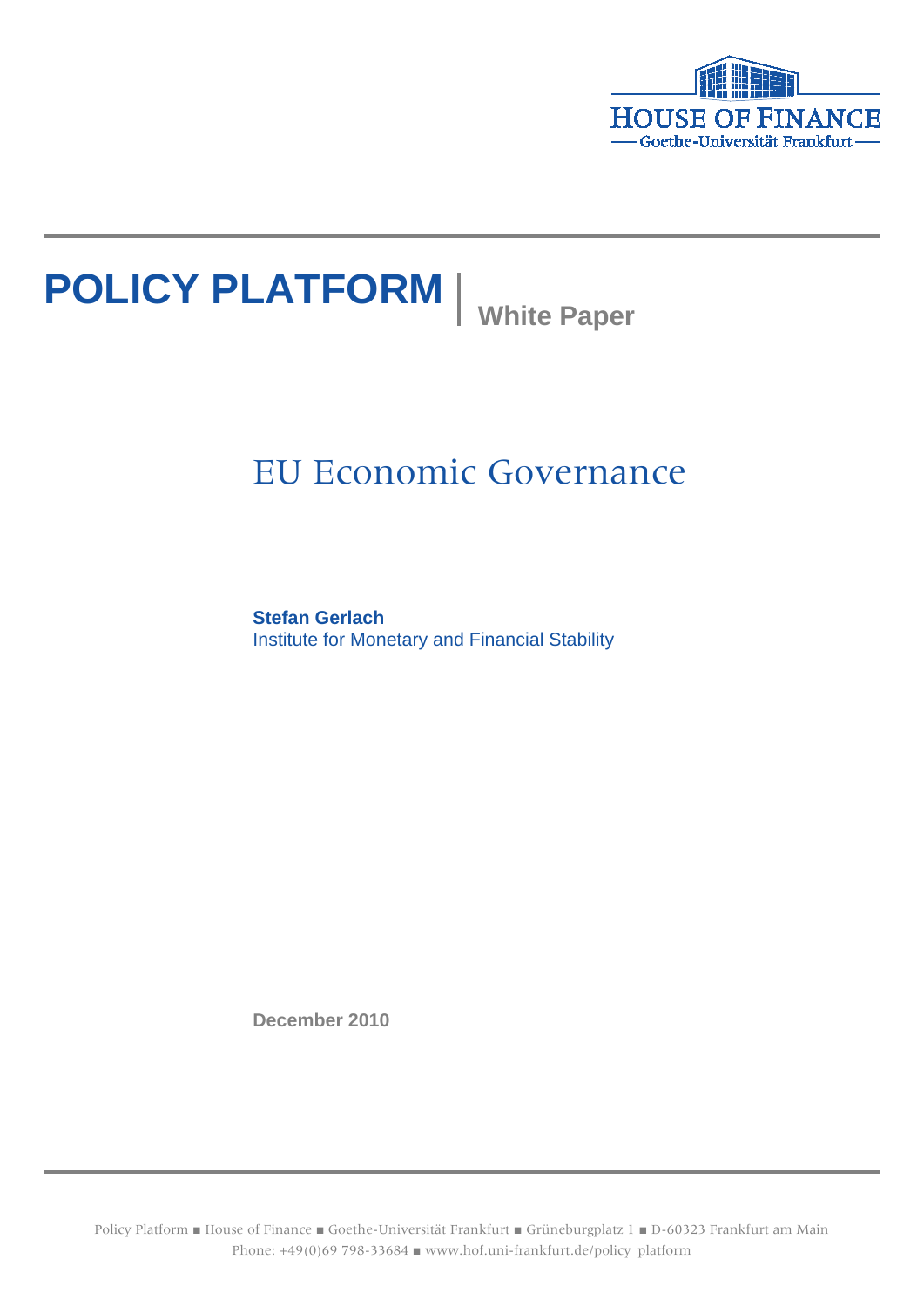

# **DIRECTORATE GENERAL FOR INTERNAL POLICIES POLICY DEPARTMENT A: ECONOMIC AND SCIENTIFIC POLICIES**

**ECONOMIC AND MONETARY AFFAIRS**

# **EU Economic Governance**

# **NOTE**

#### **Abstract**

On September 29, 2010, the European Commission announced a set of legislative proposals to improve economic governance in the European Union. The package is wide-ranging and consists of six proposals, four of which deal with fiscal questions and two with broader macroeconomic balance issues. While shortcomings remain, the proposed measures, if implemented, will improve the management of economic policy in the European Union. In turn, better economic policy will promote the smooth functioning of the European economy.

**IP/A/ECONMD/FWC/2009-040/C3 17 November 2010**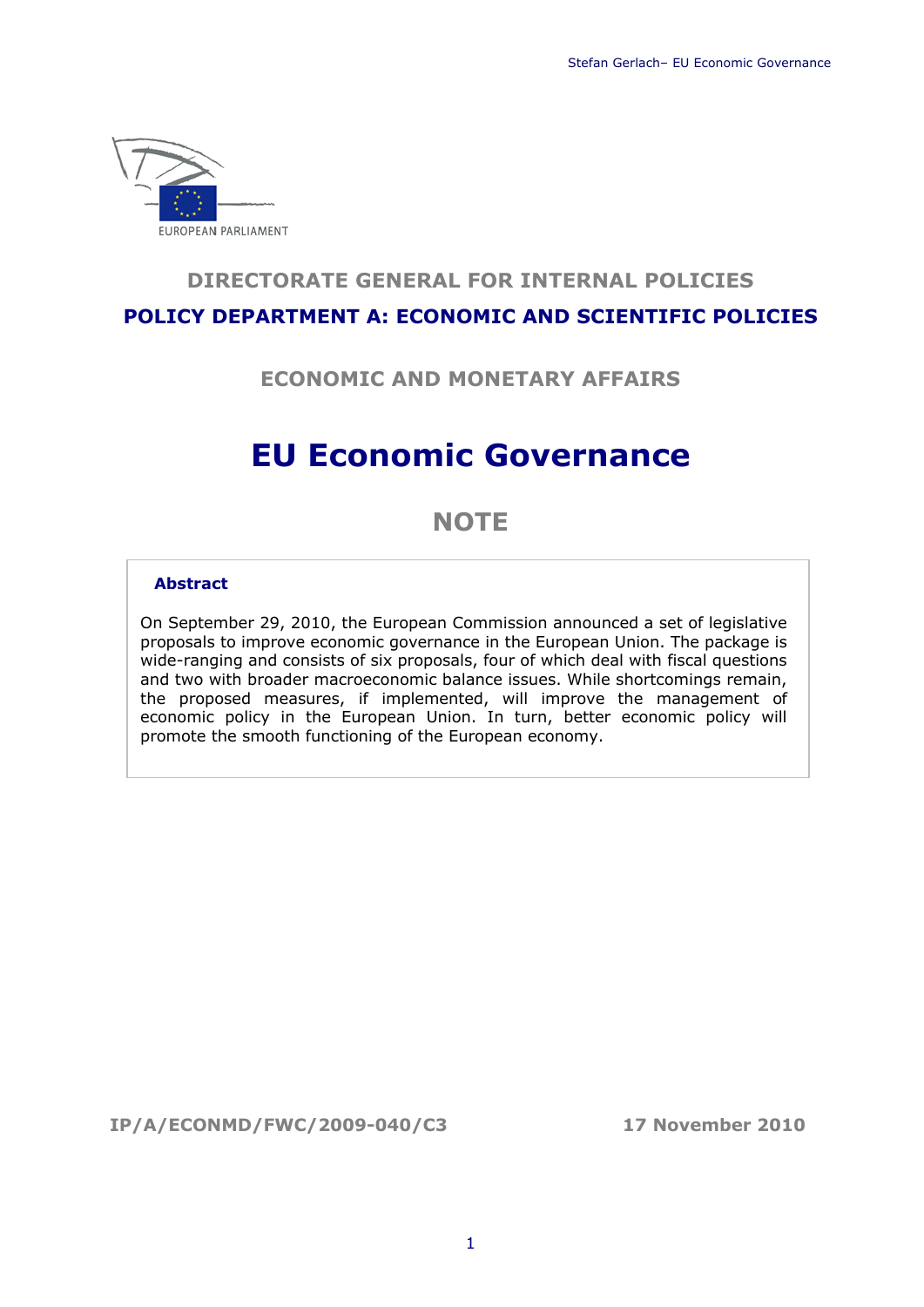This document was requested by the European Parliament's Committee on Economic and Monetary Affairs.

# **AUTHOR**

Professor Stefan Gerlach Institute for Monetary and Financial Stability University of Frankfurt and Centre for Economic Policy Research London

#### **RESPONSIBLE ADMINISTRATOR**

Arttu MAKIPAA Policy Department Economic and Scientific Policies European Parliament B-1047 Brussels E-mail: [poldep-esc@europarl.europa.eu](mailto:poldep-esc@europarl.europa.eu)

#### **LINGUISTIC VERSIONS**

Original: [EN]

#### **ABOUT THE EDITOR**

To contact the Policy Department or to subscribe to its monthly newsletter please write to: [poldep-esc@europarl.europa.eu](mailto:poldep-esc@europarl.europa.eu)

Manuscript completed in November 2010. Brussels, © European Parliament, 2010.

This document is available on the Internet at: <http://www.europarl.europa.eu/activities/committees/studies.do?language=EN>

# **DISCLAIMER**

The opinions expressed in this document are the sole responsibility of the author and do not necessarily represent the official position of the European Parliament.

Reproduction and translation for non-commercial purposes are authorized, provided the source is acknowledged and the publisher is given prior notice and sent a copy.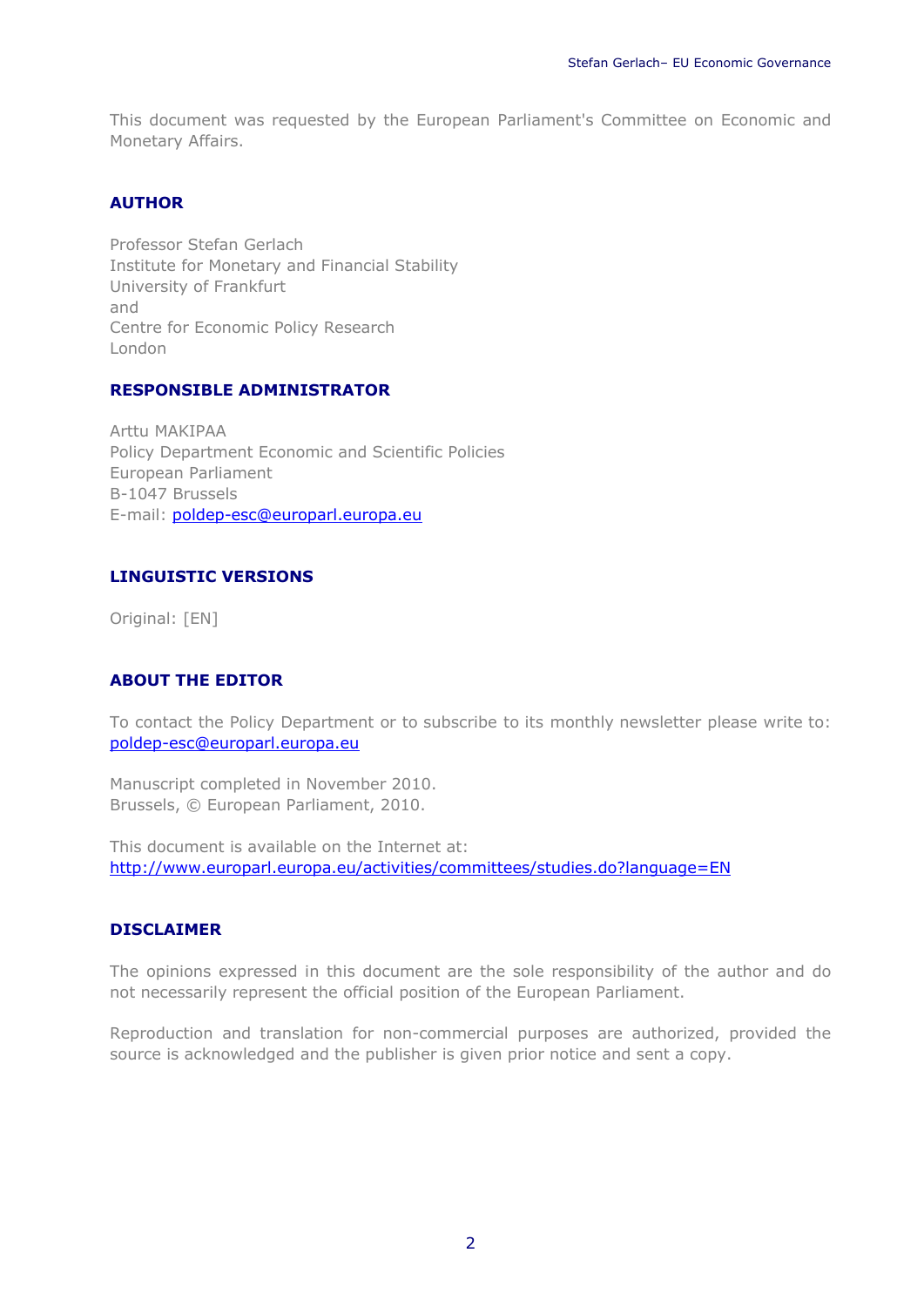# **Contents**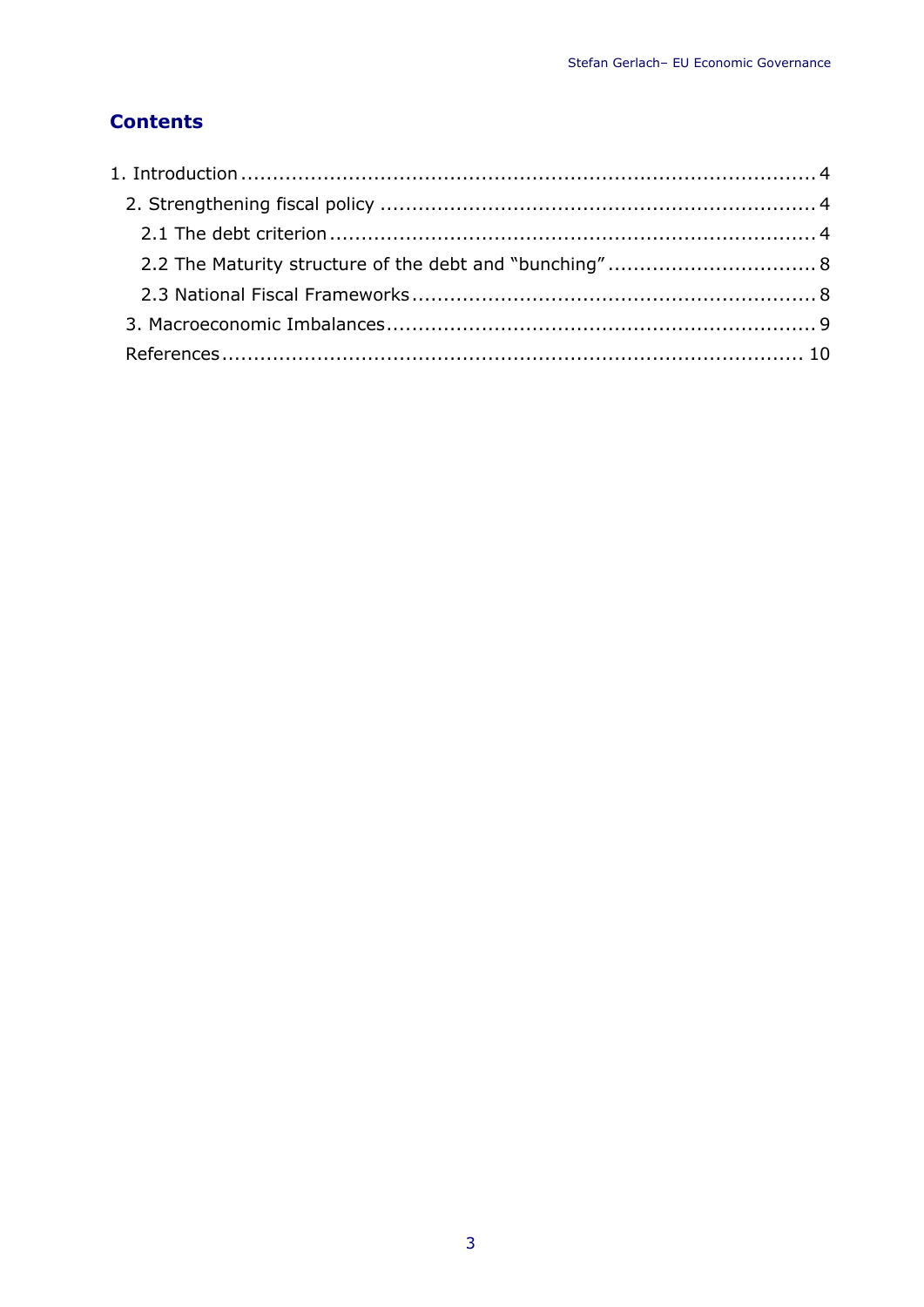# <span id="page-4-0"></span>**1. Introduction***[1](#page-4-3)*

On September 29, 2010, the European Commission announced a set of legislative proposals to improve economic governance in the European Union. The package is wideranging and consists of six proposals, four of which deal with fiscal questions and two with broader macroeconomic balance issues. While shortcomings remain, the proposed measures, if implemented, will improve the management of economic policy in the European Union. In turn, better economic policy will promote the smooth functioning of the European economy.

The thrust of the proposals is to help governments manage the economy better and there is little emphasis on sanctions. This balance is appropriate and will raise the likelihood that member states will take ownership of, and comply with, the rules. The historical record indicates that, when push comes to shove, governments are unwilling to impose sanctions on their peers. It is therefore appropriate to focus on improving policy by adopting realistic and sensible rules, and to strengthen the relevant institutional arrangements.

Nevertheless, fiscal policy involves the redistribution of income and wealth and is therefore intensely political, which induces a deficit bias as has been demonstrated all too clearly in Europe in recent years. To mitigate this tendency, it is important that effective sanctions are available if a member country does not comply with the rules. In this regard, the proposals envisage sanction mechanisms for both the Stability and Growth Pact (SGP) and for the Excessive Imbalance Procedure. The rules provide for small and quasi-automatic sanctions – that is, sanctions are automatic unless a majority of member states decide not to adopt them. Overall, these arrangements appear appropriate.

Below I review the main proposals and point out some shortcomings that may warrant reflection. I first discuss the measures to strengthen fiscal policy, before turning to the identification of imbalances. Policy conclusions are provided in bullet points.

# <span id="page-4-1"></span>**2. Strengthening fiscal policy**

The intention by the Commission's proposals is to enhance the SGP by introducing a medium-term budgetary objective, by putting more emphasis on the level of public debt, by making the sanction regime more effective and by improving fiscal institutions in the member countries.<sup>[2](#page-4-4)</sup>

# <span id="page-4-2"></span>**2.1 The debt criterion**

The SGP, as initially envisaged, proscribed budget deficits greater than 3% of GDP and a public debt to GDP ratio greater that 60% "*unless the ratio is sufficiently diminishing and approaching the reference value at a satisfactory pace."*[3](#page-4-5) In practice, however, the debt criterion was never enforced since so many member states exceeded it and the terms *"sufficiently diminishing"* and *"satisfactory pace"* were not defined. The proposals of the Commission seek to remedy this shortcoming. Since the Greek public debt crisis was caused by the government's history of disregarding the SGP, this proposal is of crucial importance.

In addition to the deficit criterion, the new rules require those member states whose debtto-GDP ratio exceeds 60% to reduce that ratio by 1/20 of that excess that year. Thus, a member state with a debt of 80% will have to reduce that ratio by  $(80\% - 60\%)/20 = 1\%$ per year. That is a realistic undertaking. However, the OECD Economic Outlook of October

<span id="page-4-5"></span> $3$  Article 126 of the Treaty (ex Article 104 TEC) – The Excessive Deficit Procedure

<span id="page-4-3"></span> 1 I am grateful to Anamaria Piloiu for very able research assistance.

<span id="page-4-4"></span> $2$  See also the comments by Manasse (2010) and Wyplosz (2010).

http://eur-lex.europa.eu/LexUriServ/LexUriServ.do?uri=CELEX:12008E126:EN:NOT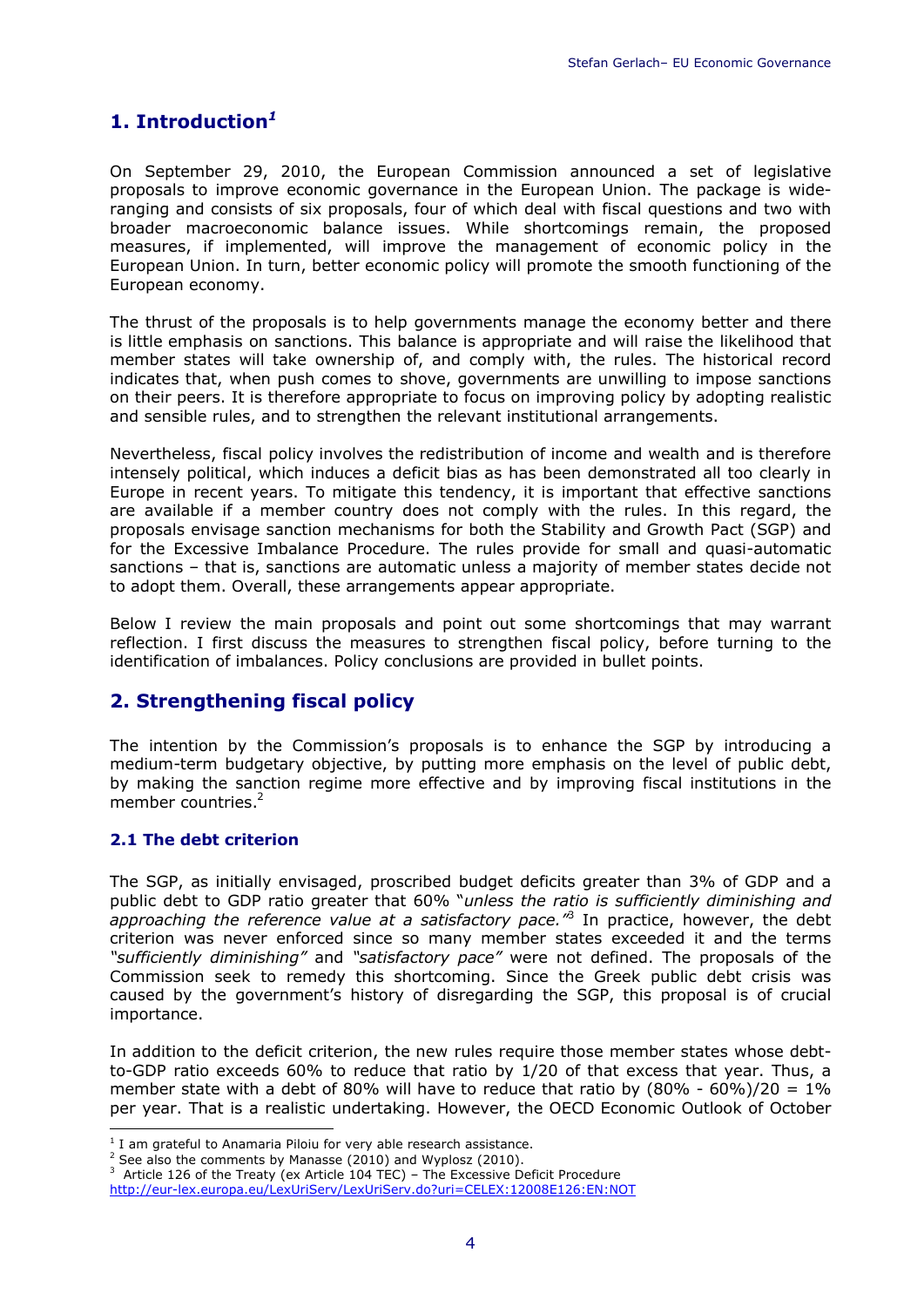2010 forecasts a debt-to-GDP ratio for Greece in 2011 of about 140%, implying a need to reduce that stock by 4% per year.

This could be problematic. To see this, note that the change in debt-to-GDP ratio, ΔD, equals the stock of debt, D, times the difference between the real interest rate and the real growth rate of the economy, r-g, minus the primary budget surplus, S:  $\Delta D = (r-a)*D - S$ . Using the requirement that  $\Delta D = -(D-60)/20$ , we can then calculate the primary budget surplus for different hypothetical debt levels, real interest rates and growth rates of real GDP.

Figure 1 shows the required primary surplus, assuming a debt-to-GDP ratio of between 60% and 150% of GDP. The required surplus depends on the difference between the real interest rate and the growth rate of real GDP; the Figure contains plots assuming that this difference is 3%, 5% or 7%.

To use this figure we must make an assumption about how large the wedge between the real interest rate and real GDP growth will be in the coming years. Table 1 shows some simple back-of-the-envelope calculations using pre-crisis data from the data appendix to the OECD's Economic Outlook. The average long real interest rate in the euro area in the period 1999-2005 was 2.1% and the average growth rate was 3.0%, implying that wedge was negative. In such a situation, assuming that there are no new deficits, debt automatically shrinks. It is unlikely that this situation will repeat itself, especially for the countries with the largest debt problems. This is so for two reasons.

First, one reason for the low average real interest was that inflation in Greece, Ireland and Spain was much above the (unweighted) average inflation rate among the EMU members. Since all three countries need to restore competitiveness, their inflation rates are likely to be quite a bit below 2% per annum (since the ECB's inflation objective is "below but close to 2  $\frac{1}{6}$ , say 1%.

Second, before the crisis euro area government borrowed at nominal interest rates broadly similar to those of other euro area countries since financial market participants either did not expect a fiscal crisis to happen or, more likely, (correctly) expected crisis countries to be bailed out. Since default risk is now an issue, governments with excessive public debts pay large premiums. While the Greek long interest rates are some 800 basis points above German rates, this must be a temporary phenomenon since the Greek debt is too large for the government to be able to service it at the implied real interest rate. But it seems plausible that Greece may pay a 300 basis points premium over German rates in the next years.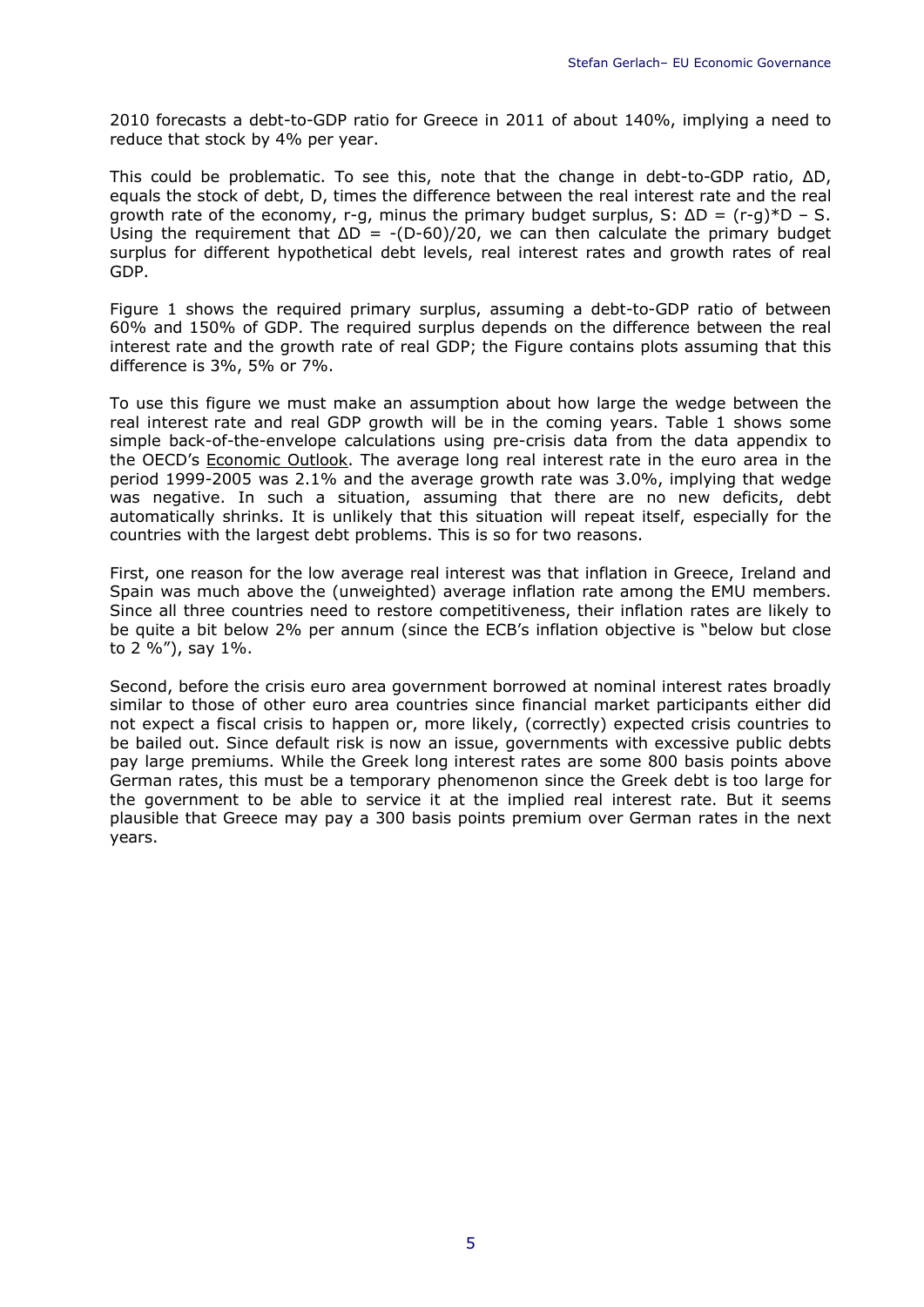

| <b>Country</b>                      | <b>Average long</b><br>term interest<br>rate (1999 -<br>2005) | Average<br><b>CPI</b><br>inflation<br>(1999-<br>2005) | <b>Average</b><br>real<br>interest<br>rate | <b>Average</b><br>real<br>growth<br>rate<br>(1999-<br>2005) | <b>Average real interest</b><br>rate - Average real<br>growth rate |
|-------------------------------------|---------------------------------------------------------------|-------------------------------------------------------|--------------------------------------------|-------------------------------------------------------------|--------------------------------------------------------------------|
| Austria                             | 4.57                                                          | 1.69                                                  | 2.88                                       | 2.22                                                        | 0.66                                                               |
| <b>Belgium</b>                      | 4.54                                                          | 1.96                                                  | 2.59                                       | 2.18                                                        | 0.41                                                               |
| <b>Finland</b>                      | 4.55                                                          | 1.59                                                  | 2.95                                       | 3.22                                                        | $-0.26$                                                            |
| <b>France</b>                       | 4.49                                                          | 1.79                                                  | 2.70                                       | 2.20                                                        | 0.50                                                               |
| Germany                             | 4.40                                                          | 1.43                                                  | 2.97                                       | 1.16                                                        | 1.80                                                               |
| <b>Greece</b>                       | 4.99                                                          | 3.22                                                  | 1.77                                       | 4.05                                                        | $-2.28$                                                            |
| <b>Ireland</b>                      | 4.54                                                          | 3.56                                                  | 0.98                                       | 6.78                                                        | $-5.80$                                                            |
| <b>Italy</b>                        | 4.66                                                          | 2.35                                                  | 2.31                                       | 1.39                                                        | 0.92                                                               |
| Luxembourg                          | 4.04                                                          | 2.68                                                  | 1.36                                       | 4.98                                                        | $-3.62$                                                            |
| <b>Netherlands</b>                  | 4.50                                                          | 2.64                                                  | 1.86                                       | 2.18                                                        | $-0.32$                                                            |
| Portugal                            | 4.61                                                          | 2.99                                                  | 1.62                                       | 1.74                                                        | $-0.12$                                                            |
| <b>Spain</b>                        | 4.56                                                          | 3.10                                                  | 1.47                                       | 3.73                                                        | $-2.26$                                                            |
| Average                             | 4.54                                                          | 2.42                                                  | 2.12                                       | 2.99                                                        | $-0.86$                                                            |
| <b>Standard</b><br><b>Deviation</b> | 0.21                                                          | 0.72                                                  | 0.70                                       | 1.65                                                        | 2.20                                                               |

| Table 1. Average growth rates and interest rates for the period 1999-2005 |  |  |
|---------------------------------------------------------------------------|--|--|
|---------------------------------------------------------------------------|--|--|

*Source: OECD Economic Outlook No. 87, Annex Tables*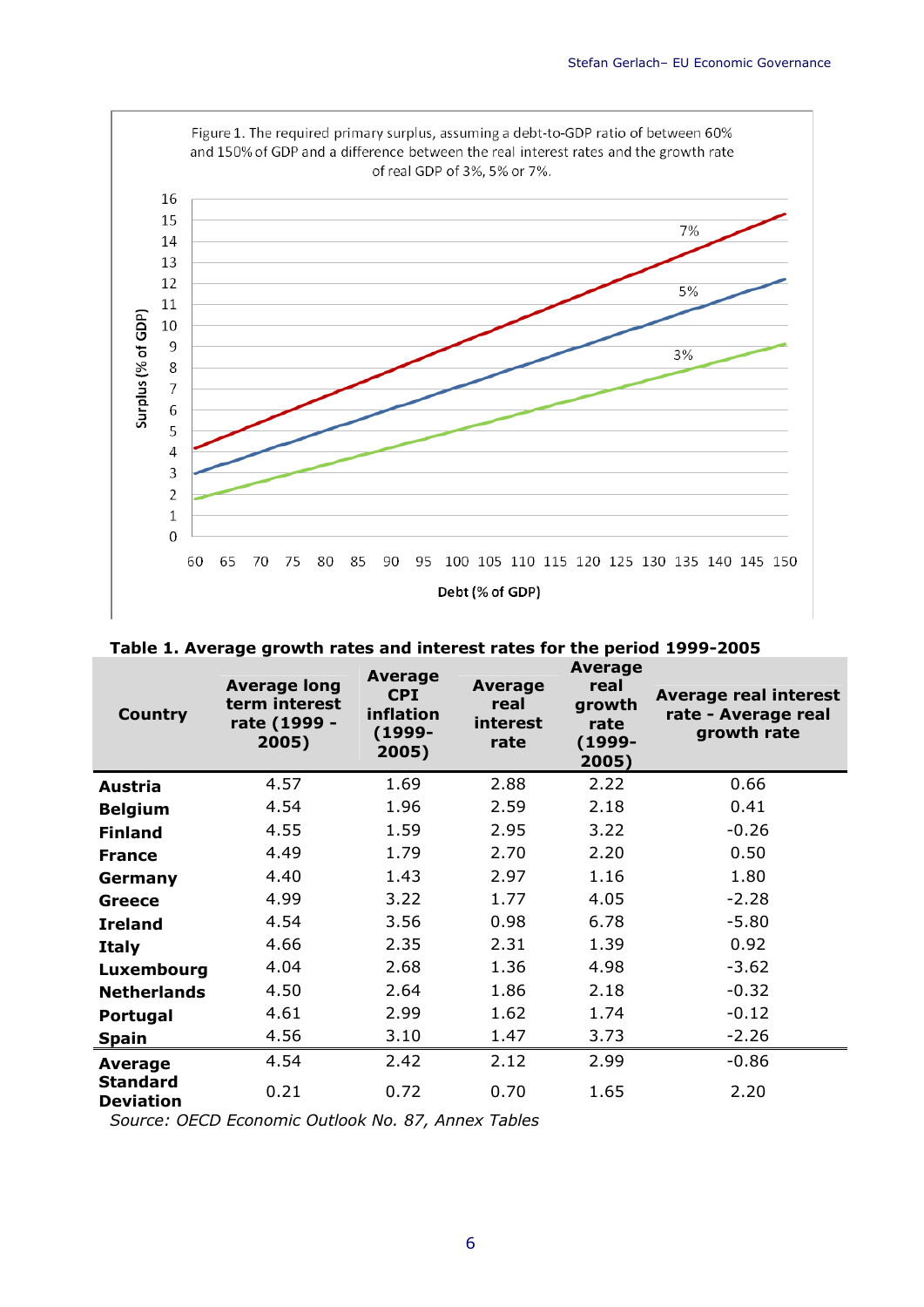The German long real interest rates averaged about 3% before the crisis. If Greece pays a 300 basis point risk premium and Greek inflation averages 1% less than inflation In Germany (implying that the real interest rate in Greece will be an additional percentage point higher than in Germany), it seems plausible that Greek will pay a real interest rate of perhaps 7%.

Third, real GDP growth in Greece averaged about 4% per annum before the crisis; because of the financial crisis achieving half that might be a more realistic goal. If so, Greece may face a situation in which the real interest rate exceeds real GDP growth by 5%. As Figure 1 shows, Greece may well have to run a primary surplus of 10% of GDP. That does not seem to be easily achievable.

That suggests two policy conclusions:

- The requirement that countries reduce their debt-to-GDP ratio by one-twentieth of the excess of the debt-to-GDP ratio over 60% implies that some countries must run implausibly large fiscal surpluses.
- It seems desirable to consider a much simpler system that does not require such large debt reductions by Greece. For instance, member states that have debt-to-GDP ratio above 60% but below 80% should reduce the stock of debt by 0.5% per year; those that have debt of between 80% and 100% should reduce the debt by 1.5% per year, and those that have debts in excess of 100% should reduce debt by 2.5% per year.

I next review some particular aspects of the proposals that fruitfully could be clarified.

# **2.1.1 "Medium-term budgetary objectives"**

The notion of "medium-term budgetary objectives" (MTO) appears prominently in the proposals but is confusing. First, how it is defined? Does it pertain to levels of spending, size of budget deficits or stocks of debt? Second, how is it related to the rules for debts and deficits? Since these are much clearer than before and are directly operational, it seems odd to have further rules that may be superfluous or, worse, risk contradicting the reinforced rules of the SGP. Thus, if a member country is in compliance with the deficit and debt rules, what role does the MTO then play? And if they are not in compliance, does not the debt criterion provide "enough" of a constraint?

 The notion of medium-term budgetary objectives and their overall role and objectives needs to be clarified or the references to them should be removed.

# **2.1.2 Procyclicality**

There is a risk that these arrangements will introduce procyclicality in fiscal policy since they will require countries to tighten fiscal policy if the economy slows and the surplus targets cannot easily be met. Of course, this problem is mitigated by the fact that the rule pertains to the average change in the debt-to-GDP ratio over a three-year period. However, business cycle contractions can last more than three years.

Two possible solutions to this problem are readily apparent. First, the three-year period can be extended to five years. That, however, reduces the disciplining element. Second, a cyclical adjustment can be introduced. If so, the rule would be used to compute a minimum cyclically adjusted primary surplus. One attractive aspect of that solution is that it would automatically require member states to use the extra tax revenue collected during an upswing to reduce the public debt.

 Measures to reduce the procyclical consequences of the proposal should be considered.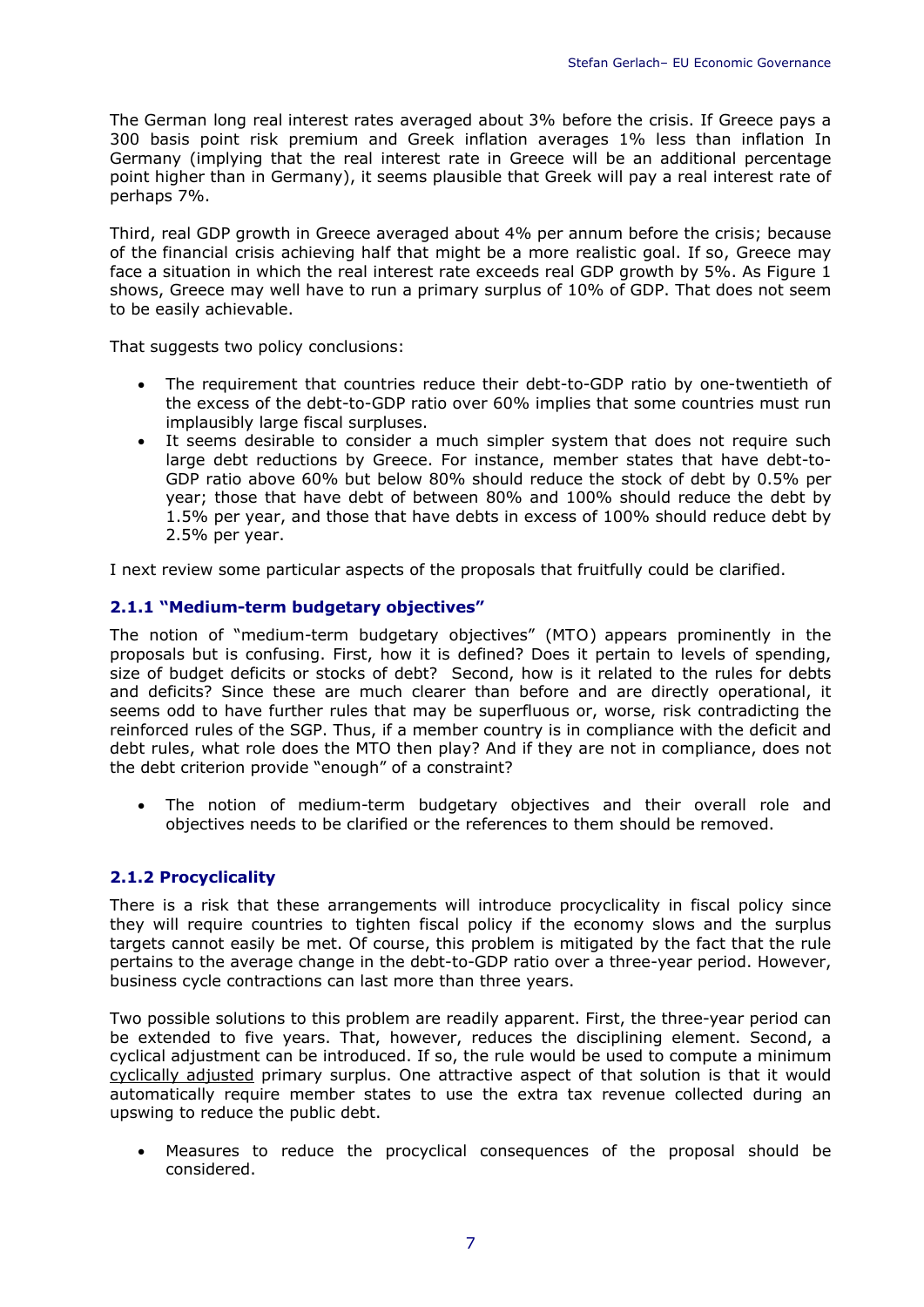# **2.1.3 Transition arrangements**

The analysis above assumes that the economy is at steady-state. In the near future, however, real economic growth is likely to be much below the steady state level. For instance, the OECD predicts real GDP to fall in 2010 in Greece, Ireland and Spain, and it to fall further in Greece in 2011, and to grow below 1% in Portugal and Spain. In turn, implies that debt will increase relatively fast (or contract relatively slowly) in the coming years.

This effect is exacerbated by the fact that markets demand large risk premiums for holding the debt of the member states with the largest debt-to-GDP ratios. Thus, the wedge between the real interest cost of the public debt and real GDP growth is likely to be substantial for these member states in the coming years.

This is a problem because the proposed new debt-to-GDP rule applies to the average over a three-year period. Thus, if little progress is made during the first two years, all the more progress must be made in the third year. Consider for instance a member state with a debt-to-GDP ratio of 100%, implying that it should contract the stock of debt by 2% per year. Suppose instead that debt grows by 2% in each the first two years. If so, the member state must reduce the debt to GDP ratio by a massive 10% in the third year. That would be very difficult.

 The implementation of the debt-reduction rules must either be delayed for a few years or some interim rules need to be considered.

# <span id="page-8-0"></span>**2.2 The Maturity structure of the debt and "bunching"**

The importance of the maturity structure of the public debt is not mentioned in the Commission's proposals. This seems unfortunate. First, since the term structure of interest rates in typically upward sloping, governments have an incentive to borrow short term since this is typically less costly. However, doing so raises the need for a frequent roll over of the debt, which increases the risk of a roll-over crisis.

Furthermore, one reason why the term structure may be upward sloping is that investors are concerned about the likelihood of a fiscal crisis and therefore shy away from holding long-term debt. Overall, a relatively short maturity structure of the public debt is thus an indicator of roll-over risk.

A further reason why the maturity structure matters is that even if the average maturity of the debt is adequate, a large number of bonds may mature in a short span of time. Such "bunching" raises the risk that a roll-over crisis will occur, in particular if it happens around the time of another event of potential importance for fiscal policy, such as an election.

 Some consideration should be given to the potential need for rules, or a definition of "best practice", with regarding the maturity structure of the debt.

# <span id="page-8-1"></span>**2.3 National Fiscal Frameworks**

The Commission's proposal includes measures intended to strengthen national fiscal frameworks. This is highly desirable. The last two decades of reforms of central banks across the world suggest that a strengthening of institutional arrangements, in particular greater independence from political authorities, have played a crucial role in improving the management of monetary policy. It seems likely that similar gains can be achieved in the area of fiscal policy.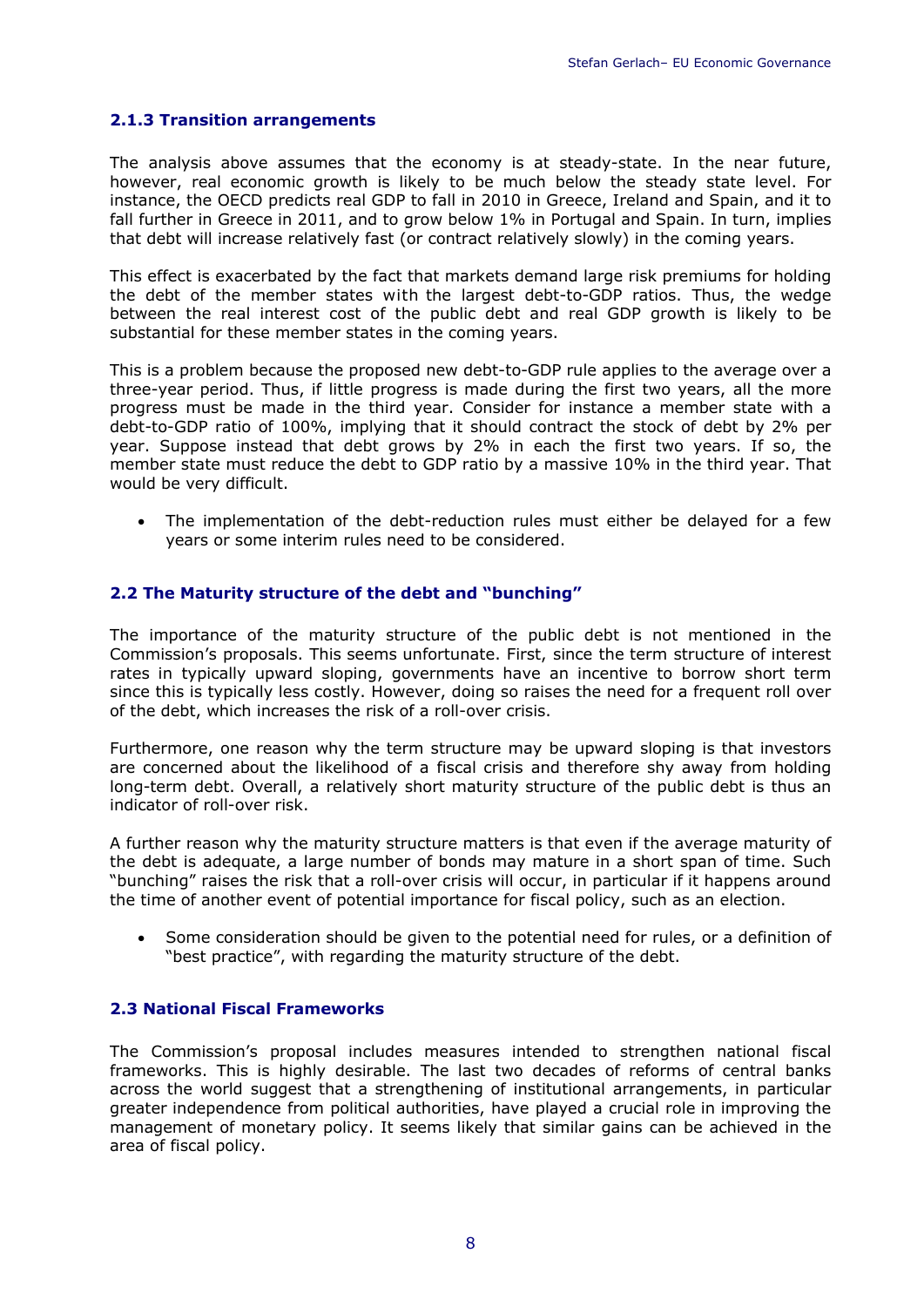While the proposals are thus to be welcomed, they lack specificity. For instance, it is unclear what is meant by "realistic macroeconomic projections" or "comprehensive and transparent multi-annual budgetary objectives," to give but two examples. Of course, it is difficult to define these terms. But this raises the risk that they might be disregarded, by design or accident.

Furthermore, while the proposals set out minimum requirements to be followed by member states, that level of ambition runs the risk of being too modest. To avoid an outcome in which a lack of specificity leads to too little action, thought should be given to adopting the following measures:

- The Commission should define "best practice" in the area of fiscal frameworks.
- Member states should commit to adopting this "best practice" standard. Since some practices, such as the establishment of independent fiscal councils, will take time, they must be given a period, say three years, to do so.
- The Commission should carry out regular audits to ensure that the "best practice" standard is adhered to and to update its definition thereof in light of country practices.

# <span id="page-9-0"></span>**3. Macroeconomic Imbalances**

The Commission's proposals contain novel elements that are intended to help prevent and correct macroeconomic imbalances. The idea is to expand the EU's economic surveillance framework to include regular evaluations of imbalances, and the risks they may pose, using a broad set of economic indicators. Any identified imbalances would trigger further review, perhaps leading to policy recommendations and, in the extreme, the initiation of an Excessive Imbalance Procedure.

It is easy think of weaknesses with this proposal. For instance, there is little agreement about what constitutes an imbalance or how it can be identified. $4$  Any determination by the Commission that an imbalance is present may therefore lack legitimacy and may run the risk of being challenged or disregarded. Moreover, for many imbalances it may be difficult to define an appropriate policy response.<sup>[5](#page-9-2)</sup> In light of these difficulties, there is naturally some skepticism about this component of the proposals.

But no progress will be achieved in this area unless an attempt is made to address imbalances and unless potential policy responses are contemplated. And there are good reasons to believe that at least some imbalances may be harmful. For instance, current account deficits are associated with property booms.<sup>[6](#page-9-3)</sup> Such deficits can be caused either by a range of domestic factors, including fiscal deficits, or by capital inflows caused by external developments. Since the appropriate policy responses depend on the reasons for the imbalances, investigating their sources is important, although admittedly difficult.

In thinking about such imbalances, it should be recalled that policy spill-overs can be large and policies that are desirable for an individual economy can have detrimental effects in surrounding member states. For instance, domestic developments can trigger capital outflows and in this way contribute to housing booms and raise financial stability risks abroad. It is therefore appropriate to consider both surplus and deficit countries. Moreover, "evenhandedness" in dealing with policy makers in deficit and surplus countries will enhance the credibility of the proposals.

<span id="page-9-1"></span><sup>-</sup>4 See Tabellini (2010).

<span id="page-9-2"></span><sup>&</sup>lt;sup>5</sup> See Giavazzi and Spaventa (2010).

<span id="page-9-3"></span><sup>&</sup>lt;sup>6</sup> See Bernanke (2010) or Reinhard and Rogoff (2009).